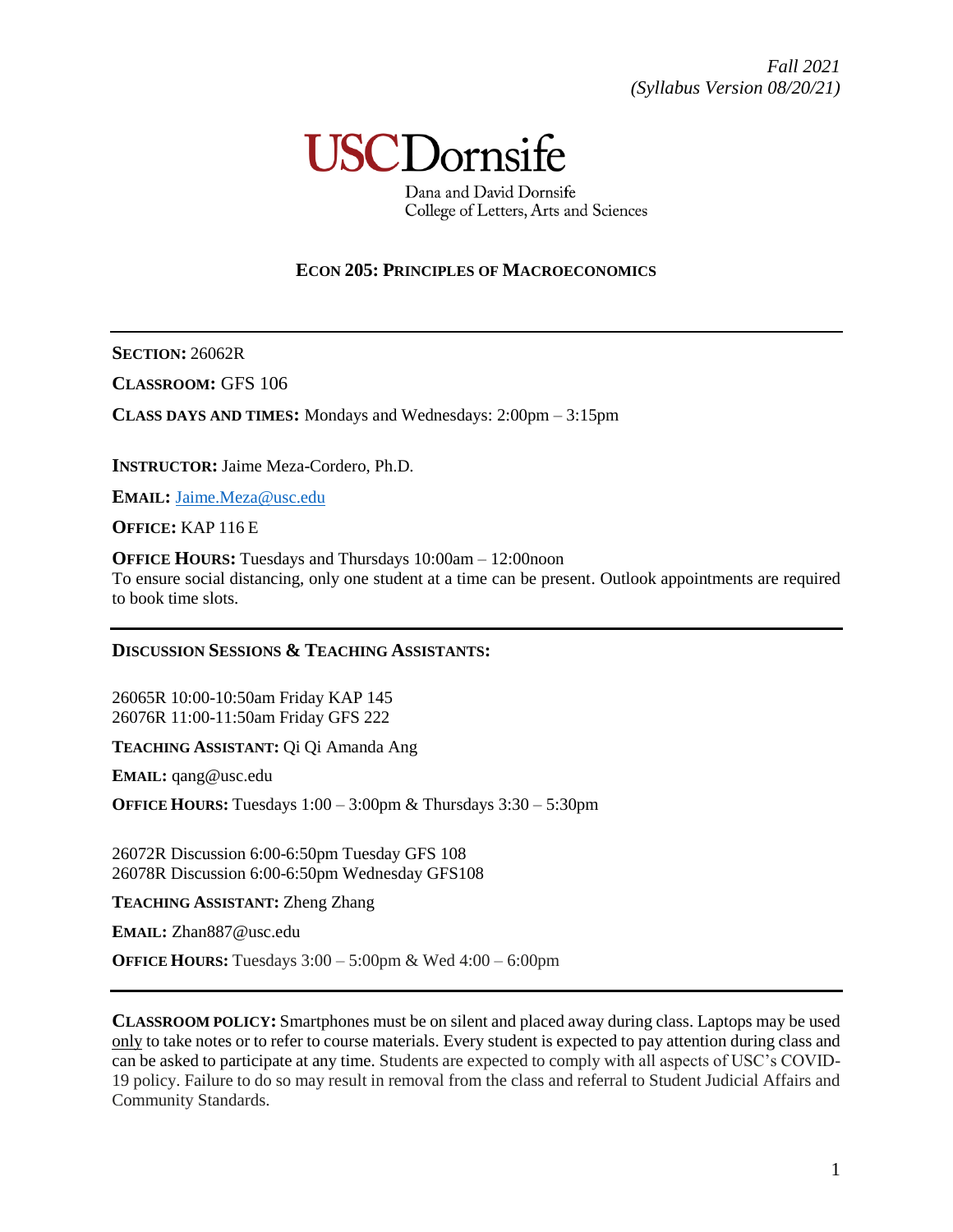**TEXTBOOK:** The required textbook is Principles of Macroeconomics, Version 8.0, by John B. Taylor and Akila Weerapana. Flatworld Publishing.

Available at: [https://catalog.flatworldknowledge.com/catalog/editions/prinofmacro-principles-of](https://catalog.flatworldknowledge.com/catalog/editions/prinofmacro-principles-of-macroeconomics-8-0)[macroeconomics-8-0](https://catalog.flatworldknowledge.com/catalog/editions/prinofmacro-principles-of-macroeconomics-8-0)

**COURSE OVERVIEW:** The purpose of this course is to teach you the fundamental macroeconomic concepts and to train you on analytical problem-solving skills. Macroeconomics studies the nature and causes of economic fluctuations and is applied in individual and industry everyday decisions, government policy, and academic research. This course will aim to effectively combine economic theory with practical applications as we progress through the material. The first part of the course will review the supply and demand framework, national accounts, savings and investments, labor markets and the measurement of unemployment. The second part of the course will cover productivity and economic growth, inflation, fiscal and monetary policy, while the last classes will focus on the global economy, international trade and finance.

My main goal delivering this course is to share with you valuable and useful information in a way that is dynamic, entertaining, and motivating. Macroeconomics is an exciting subject that will be very useful for solving the most important issues facing the world today. It also serves as great background for a variety of careers in the social sciences and business. I encourage you to attend and participate in class as we all learn together and build strong collaborative skills. I also suggest that you take advantage of the discussion sessions and office hours to answer any remaining questions and to discuss further any topics of your interest.

**PARTICIPATION AND COMMUNICATION:** You are expected and strongly encouraged to attend all scheduled classes, to engage in asking questions, and to participate in discussions. It is recommended to read beforehand the chapters that are going to be covered each week. If you do not attend a class, it is your responsibility to make arrangements to ensure you catch up on the material covered and on any other information provided. Lectures, announcements, problem sets, and additional resources will be posted on Blackboard. Blackboard will also be used for official submissions.

Email is the best way to contact me for any material clarification questions or administrative requests. If any material is unclear, please schedule an office hour time slot with me by sending me an Outlook calendar meeting invite.

**PROBLEM SETS:** Six problem sets will be assigned as homework. The problem sets will be distributed one week in advance of the due date, during class. You may discuss problem sets with your classmates, but you must solve, write up, and submit solutions entirely on your own. Please upload your solved problem set at the start of class on the date indicated, they will be graded. Blackboard will have the due day and time as a deadline. Do not wait until the last minute to upload. Late submissions will be automatically rejected by the submission portal and will receive a score of zero.

**MIDTERM AND FINAL EXAMINATIONS:** There are two midterm examinations (20% each) and one cumulative final exam (30%). All exams are open book, and collaboration is not allowed. All responses must be answered independently and within the time limit indicated.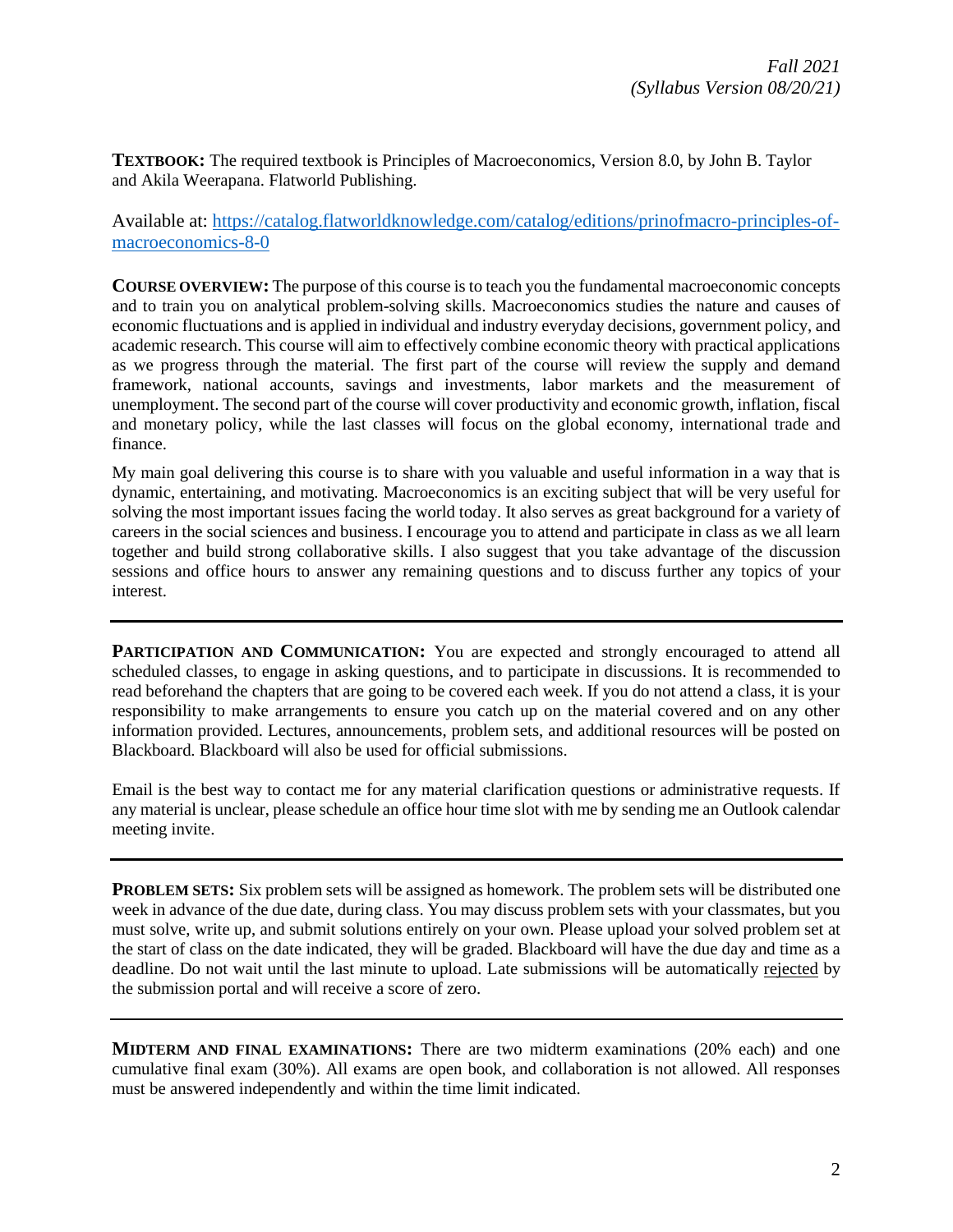Make-up exams will only be held if you have a valid and approved proof for missing an examination (characterized by severe and unforeseen hardship, and substantiated with documentation, as required by the University). Importantly, if you miss an examination without a valid and approved reason, you will receive a score of zero for that examination.

**ACADEMIC INTEGRITY:** Cheating on your assignments or exams (for example, copying someone else's work) will result in a score of zero. Violations will also be reported to the University Authorities and sanctions will be enforced in accordance Section 11 of the USC Student Handbook.

**GRADING:** Your plus/minus letter grades will be assigned using a cumulative score based on six problem sets (homework assignments), two midterm exams, and a final exam, weighted as follows:

Problem sets: 30% (5% each) Midterm exam # 1: 20% Midterm exam # 2: 20% Final exam: 30% Final grades will be assigned based on the following scale:

A 95-100 A- 90-94 B+ 87-89 B 83-86 B- 80-82 C+ 77-79 C 73-76 C- 70-72  $D+ 67-69$ D 63-66  $D - 60-62$ F 59 and below

### **STATEMENT ON ACADEMIC CONDUCT AND SUPPORT SYSTEMS**

#### **Academic Conduct:**

Plagiarism – presenting someone else's ideas as your own, either verbatim or recast in your own words – is a serious academic offense with serious consequences. Please familiarize yourself with the discussion of plagiarism in SCampus in Part B, Section 11, "Behavior Violating University Standards" [policy.usc.edu/scampus-part-b.](https://policy.usc.edu/scampus-part-b/) Other forms of academic dishonesty are equally unacceptable. See additional information in SCampus and university policies on scientific misconduct, [policy.usc.edu/scientific-misconduct.](http://policy.usc.edu/scientific-misconduct)

#### **Support Systems:**

*Student Health Counseling Services - (213) 740-7711 – 24/7 on call* [engemannshc.usc.edu/counseling](https://engemannshc.usc.edu/counseling/)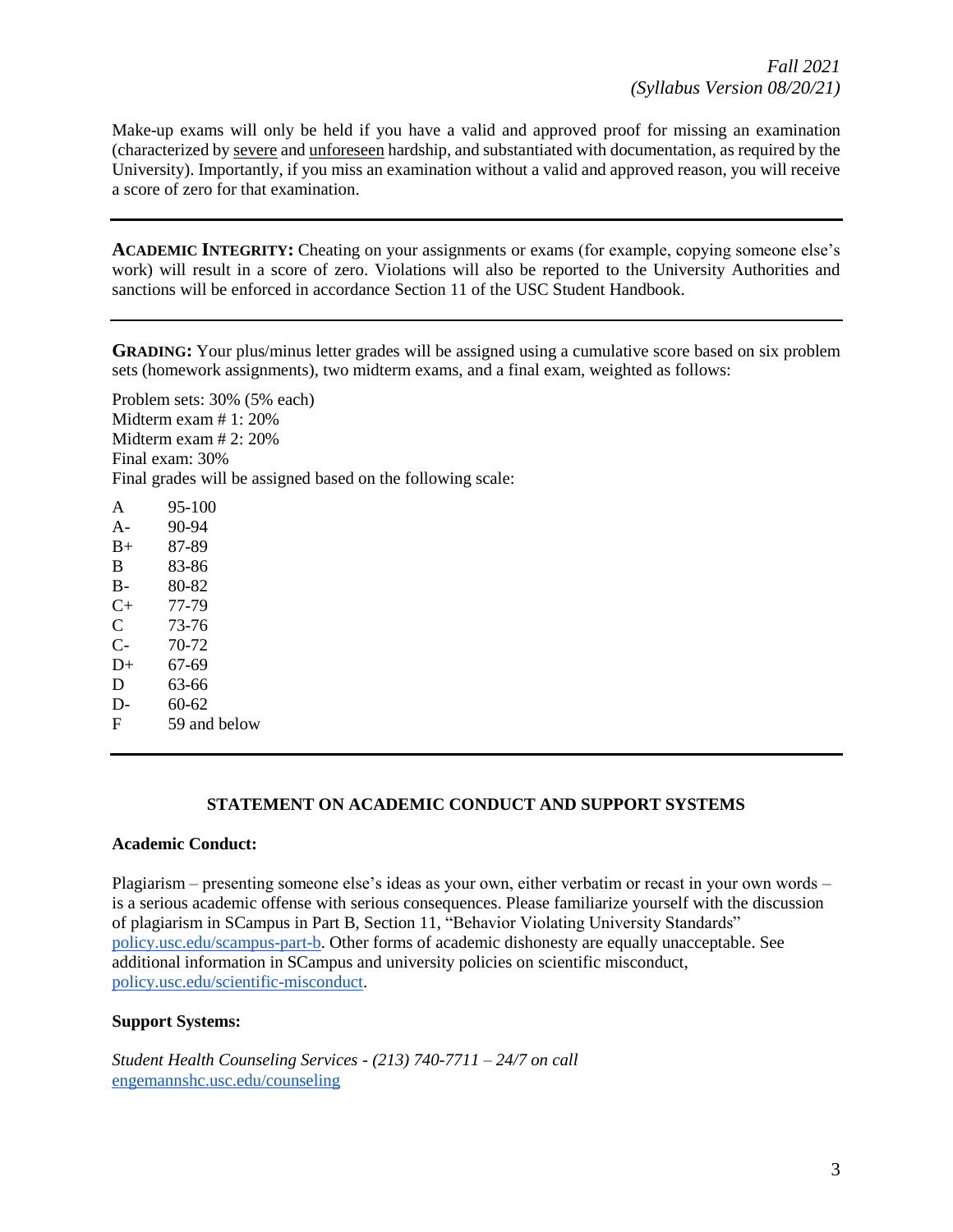Free and confidential mental health treatment for students, including short-term psychotherapy, group counseling, stress fitness workshops, and crisis intervention.

*National Suicide Prevention Lifeline - 1 (800) 273-8255 – 24/7 on call* [suicidepreventionlifeline.org](http://www.suicidepreventionlifeline.org/)

Free and confidential emotional support to people in suicidal crisis or emotional distress 24 hours a day, 7 days a week.

### *Relationship and Sexual Violence Prevention Services (RSVP) - (213) 740-4900 – 24/7 on call* [engemannshc.usc.edu/rsvp](https://engemannshc.usc.edu/rsvp/)

Free and confidential therapy services, workshops, and training for situations related to gender-based harm[.](https://engemannshc.usc.edu/rsvp/)

### *Office of Equity and Diversity (OED) | Title IX - (213) 740-5086* [equity.usc.edu,](https://equity.usc.edu/) [titleix.usc.edu](http://titleix.usc.edu/)

Information about how to get help or help a survivor of harassment or discrimination, rights of protected classes, reporting options, and additional resources for students, faculty, staff, visitors, and applicants. The university prohibits discrimination or harassment based on the following protected characteristics: race, color, national origin, ancestry, religion, sex, gender, gender identity, gender expression, sexual orientation, age, physical disability, medical condition, mental disability, marital status, pregnancy, veteran status, genetic information, and any other characteristic which may be specified in applicable laws and governmental regulations. The University does not tolerate any form of discrimination, sexual misconduct, and harassment. Any incident should be reported to the Office of Equity and Diversity or to the Department of Public Safety. Another member of the USC community (friend, classmate, advisor, faculty) can help initiate a report. The office of Relationship and Sexual Violence Prevention Services provides "immediate therapy services for situations related to gender and power-based harm (sexual assault, domestic violence, stalking)."

# *Bias Assessment Response and Support - (213) 740-2421*

### [studentaffairs.usc.edu/bias-assessment-response-support](https://studentaffairs.usc.edu/bias-assessment-response-support/)

Avenue to report incidents of bias, hate crimes, and microaggressions for appropriate investigation and response[.](https://studentaffairs.usc.edu/bias-assessment-response-support/)

### *The Office of Disability Services and Programs - (213) 740-0776* [dsp.usc.edu](http://dsp.usc.edu/)

Support and accommodations for students with disabilities. Services include assistance in providing readers/notetakers/interpreters, special accommodations for test taking needs, assistance with architectural barriers, assistive technology, and support for individual needs. Students requesting academic accommodations based on disability need to register with DSP early in the semester and deliver a letter of verification to the professor at least one week before the first midterm exam.

# *USC Support and Advocacy - (213) 821-4710*

### [studentaffairs.usc.edu/ssa](https://studentaffairs.usc.edu/ssa/)

Assists students and families in resolving complex personal, financial, and academic issues adversely affecting their success as a student.

### *Diversity at USC - (213) 740-2101*

### [diversity.usc.edu](https://diversity.usc.edu/)

Information on events, programs and training, the Provost's Diversity and Inclusion Council, Diversity Liaisons for each academic school, chronology, participation, and various resources for students.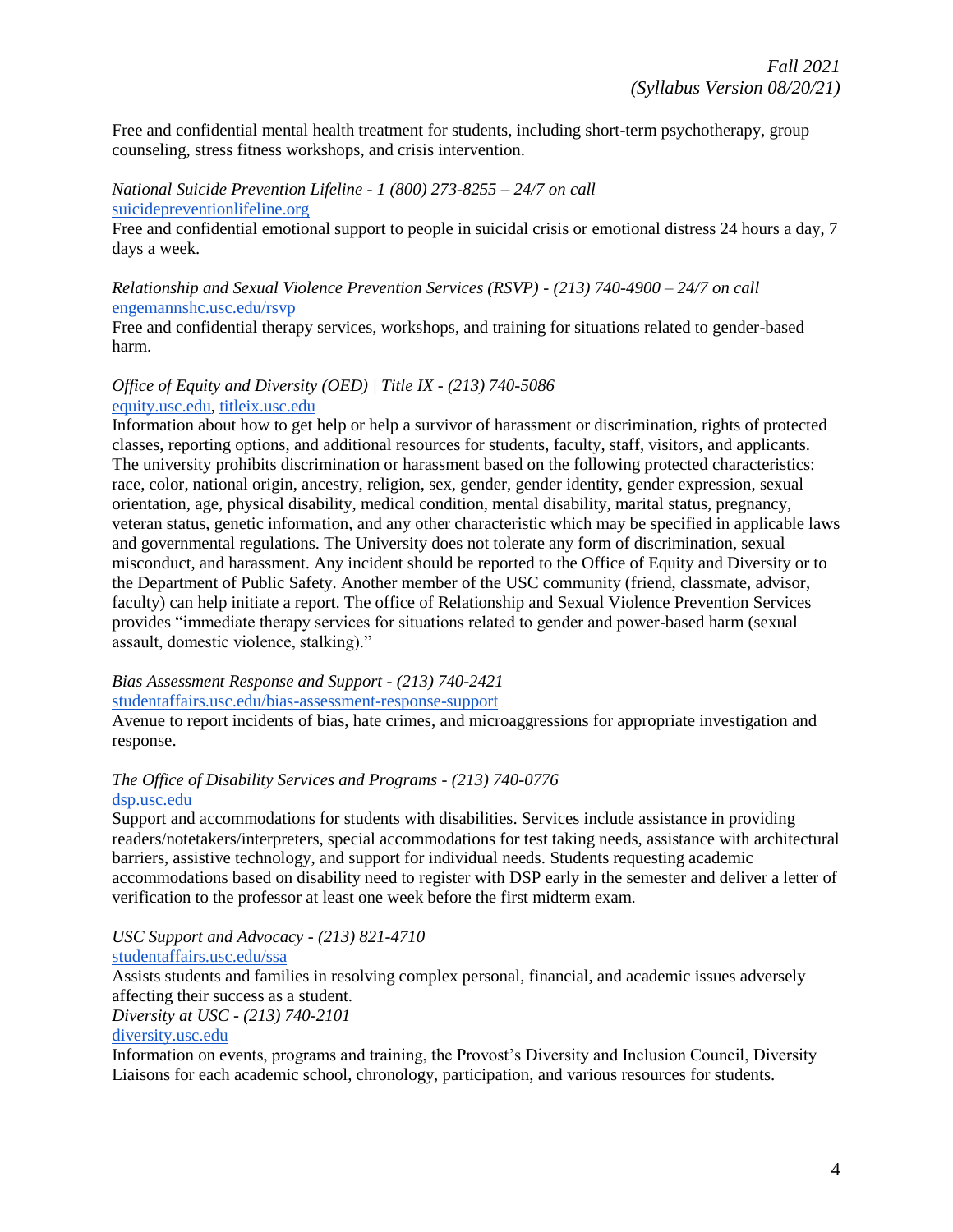*USC Emergency - UPC: (213) 740-4321, HSC: (323) 442-1000 – 24/7 on call*  [dps.usc.edu,](http://dps.usc.edu/) [emergency.usc.edu](http://emergency.usc.edu/)

Emergency assistance and avenue to report a crime. Latest updates regarding safety, including ways in which instruction will be continued if an officially declared emergency makes travel to campus infeasible.

*USC Department of Public Safety - UPC: (213) 740-6000, HSC: (323) 442-120 – 24/7 on call*  [dps.usc.edu](http://dps.usc.edu/)

Non-emergency assistance or information.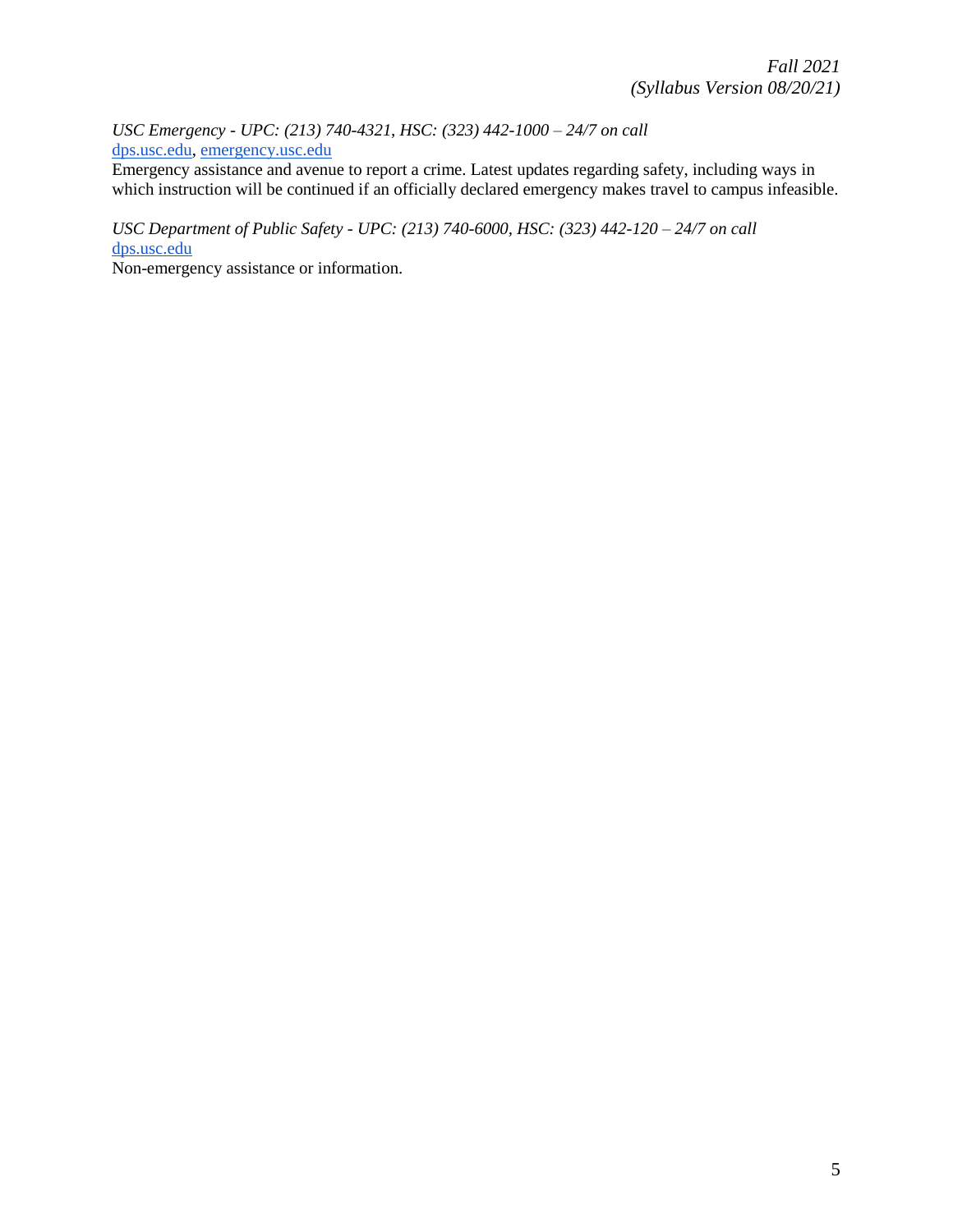# **COURSE OUTLINE:**

*(THE COURSE OUTLINE IS SUBJECT TO CHANGE CONTINGENT ON THE PROGRESS MADE DURING THE LECTURES. PLEASE REFER TO THE LATEST UPDATE OF THE SYLLABUS ON BLACKBOARD.)*

| <b>DATE</b>                          | <b>CONTENT</b>                                 | <b>CHAPTER - PROBLEM SET</b>  |  |
|--------------------------------------|------------------------------------------------|-------------------------------|--|
| Monday August 23rd                   | The Supply and Demand Model Part 1             | $\mathfrak{Z}$                |  |
| Wednesday August 25 <sup>th</sup>    | The Supply and Demand Model Part 2             | $\mathfrak{Z}$                |  |
| Monday August 30 <sup>th</sup>       | Application of Supply and Demand Model         | $\overline{4}$                |  |
| Wednesday September 1st              | Macroeconomic Components                       | 5-P.S.#1 Posted               |  |
| Monday September 6th                 | Labor Day - No Class                           |                               |  |
| Wednesday September 8th              | <b>National Accounts</b>                       | 6                             |  |
| Monday September 13th                | Savings and Investment                         | 7-P.S.#1 Due                  |  |
| Wednesday September 15 <sup>th</sup> | The Labor Market                               | 8 P.S.#2 Posted               |  |
| Monday September 20 <sup>th</sup>    | <b>Labor Force Surveys</b>                     | Material to be distributed    |  |
| Wednesday September 22 <sup>nd</sup> | Midterm Exam Preparation                       | $- P.S.$ #2 Due               |  |
| Monday September 27th                | <b>MIDTERM1</b>                                | $3 - 8$                       |  |
| Wednesday September 29th             | Productivity and Growth                        | 9                             |  |
| Monday October 4 <sup>th</sup>       | Money and Inflation                            | $10-$                         |  |
| Wednesday October 6th                | <b>Causes of Economic Fluctuations</b>         | <b>11 P.S.#3 Posted</b>       |  |
| Monday October 11 <sup>th</sup>      | The Economic Fluctuations Model                | $12-$                         |  |
| <b>Wednesday October 13th</b>        | <b>Economic Fluctuations Model Application</b> | 13 P.S.#3 Due & P.S.#4 Posted |  |
| Monday October 18th                  | <b>Fiscal Policy</b>                           | $14-$                         |  |
| Wednesday October 20th               | <b>Countercyclical Policy</b>                  | 14 P.S.#4 Due & P.S.#5 Posted |  |
| Monday October 25 <sup>th</sup>      | Monetary Policy and Interest Rates             | $15-$                         |  |
| Wednesday October 27th               | Midterm Exam Preparation                       | 15 P.S.#5 Due                 |  |
| <b>Monday November 1st</b>           | <b>MIDTERM 2</b>                               | $9 - 15$                      |  |
| Wednesday November 3rd               | <b>Financial Markets</b>                       | 16                            |  |
| Monday November 8th                  | The Global Economy                             | $17-$                         |  |
| Wednesday November 10 <sup>th</sup>  | <b>International Trade I</b>                   | 18                            |  |
| Monday November 15 <sup>th</sup>     | <b>International Trade II</b>                  | 18-P.S.#6 Posted              |  |
| Wednesday November 17th              | <b>International Finance I</b>                 | 19-                           |  |
| Monday November 22 <sup>nd</sup>     | <b>International Finance II</b>                | 19-P.S.#6 Due                 |  |